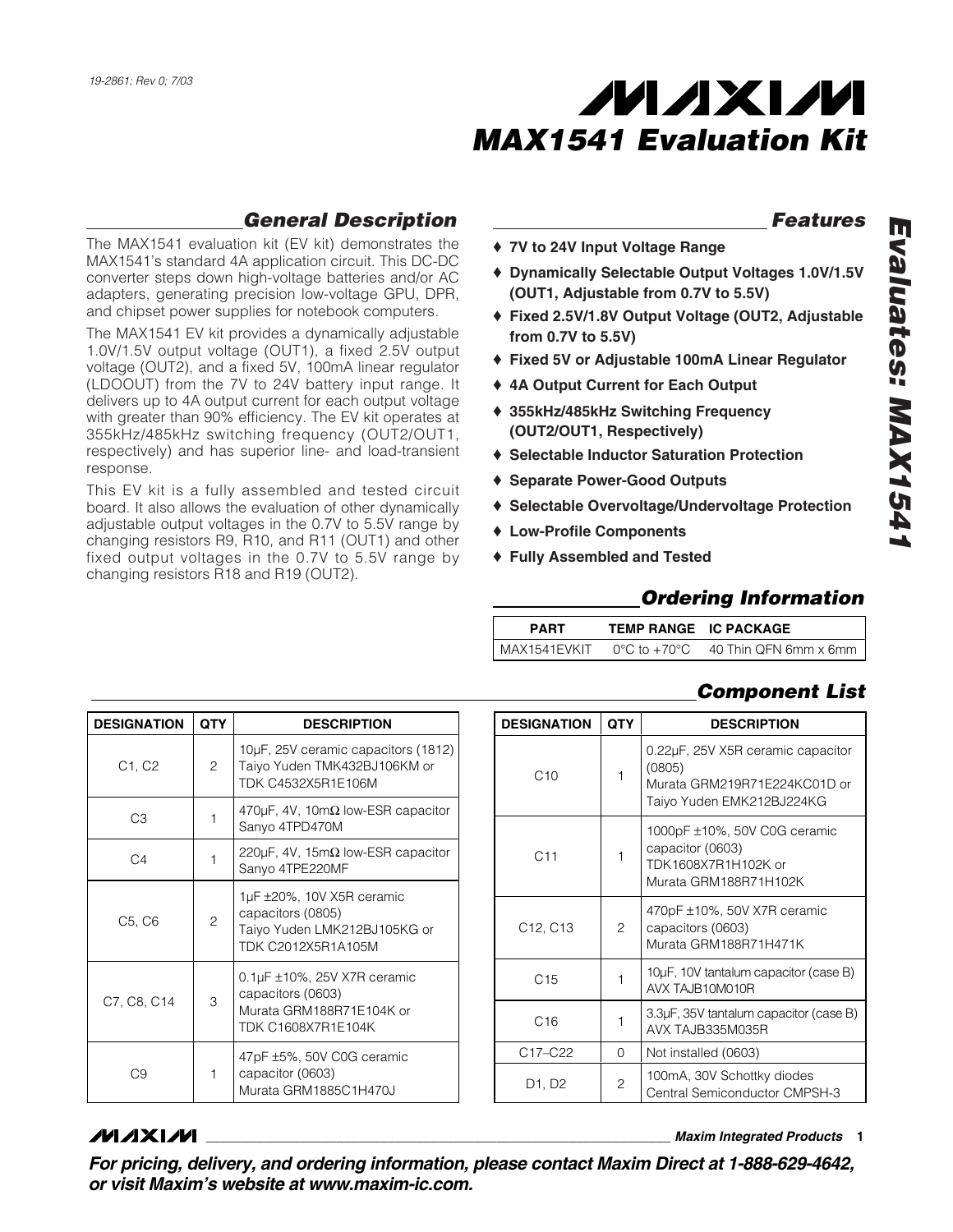| <b>DESIGNATION</b>                                                     | <b>QTY</b>     | <b>DESCRIPTION</b>                                                                              |
|------------------------------------------------------------------------|----------------|-------------------------------------------------------------------------------------------------|
| D <sub>3</sub> . D <sub>4</sub>                                        | 2              | 1A, 30V Schottky diodes<br>Nihon EP10QY03 or<br>Toshiba CRS02                                   |
| <b>JU1, JU2,</b><br>JU8, JU9                                           | 4              | 3-pin headers, 0.1 centers                                                                      |
| JU3, JU6, JU7                                                          | 3              | 4-pin headers, 0.1 centers                                                                      |
| $\overline{1}$ 1                                                       | 1              | 1.8µH, 5.4A power inductor<br>Sumida CDEP105(L)-1R8                                             |
| $\sqrt{2}$                                                             | 1              | 4.3µH, 6.8A power inductor<br>Sumida CDEP105(L)-4R3                                             |
| N1A, N1B, N2A,<br>N <sub>2</sub> R                                     | $\overline{c}$ | Dual N-channel MOSFETs<br>Fairchild FDS6982A                                                    |
| R <sub>1</sub>                                                         | 1              | $20\Omega$ ±5% resistor (0805)                                                                  |
| R <sub>2</sub> , R <sub>3</sub>                                        | $\overline{c}$ | $0.015\Omega \pm 1\%$ , 1/2W resistors (2010)<br>IRC LR2010-01-R015-F or<br>Dale WSL-2010-R015F |
| R4, R6, R7, R8,<br>R19, R23, R27,<br>R <sub>28</sub> , R <sub>34</sub> | 9              | $0\Omega$ resistors (0603)                                                                      |

#### *Component List (continued)*

| <b>DESIGNATION</b>                                                | <b>QTY</b> | <b>DESCRIPTION</b>                    |
|-------------------------------------------------------------------|------------|---------------------------------------|
| R5, R16, R17,<br>R18, R22, R24,<br>R25, R31, R32,<br>R33, R35-R38 | $\Omega$   | Not installed (0603)                  |
| R9, R10                                                           | 2          | 75k $\Omega$ ±1% resistors (0603)     |
| R <sub>11</sub>                                                   | 1          | 150k $\Omega$ ±1% resistor (0603)     |
| R12, R14                                                          | 2          | 100k $\Omega$ ±1% resistors (0603)    |
| R13, R15                                                          | 2          | 49.9k $\Omega$ ±1% resistors (0603)   |
| R <sub>20</sub> , R <sub>21</sub>                                 | 2          | 100k $\Omega$ ±5% resistors (0603)    |
| R <sub>26</sub>                                                   | 1          | 10Ω $\pm$ 5% resistor (0805)          |
| R29, R30                                                          | 0          | Not installed (short PC trace) (0603) |
| U1                                                                | 1          | MAX1541ETL (40-pin QFN 6mm x 6mm)     |
| None                                                              | 4          | Rubber bumpers                        |
| None                                                              | 7          | Shunts, 0.1 centers                   |
| None                                                              |            | MAX1541 PC board                      |

#### *Component Suppliers*

| <b>SUPPLIER</b>       | <b>PHONE</b> | <b>FAX</b>   | <b>WEBSITE</b>        |
|-----------------------|--------------|--------------|-----------------------|
| <b>AVX</b>            | 843-946-0238 | 843-626-3123 | www.avxcorp.com       |
| Central Semiconductor | 516-435-1110 | 516-435-1824 | www.centralsemi.com   |
| Dale-Vishay           | 402-564-3131 | 402-63-6296  | www.vishay.com        |
| Fairchild             | 408-721-2181 | 408-721-1635 | www.fairchildsemi.com |
| <b>IRC</b>            | 361-992-7900 | 361-992-3377 | www.irctt.com         |
| Murata                | 770-436-1300 | 770-436-3636 | www.murata.com        |
| Nihon                 | 847-843-7500 | 847-843-2798 | www.niec.co.jp        |
| Sanyo                 | 619-661-6835 | 619-661-1055 | www.sanyodevice.com   |
| Sumida                | 708-956-0666 | 708-956-0702 | www.sumida.com        |
| Taiyo Yuden           | 800-348-2496 | 847-925-0899 | www.t-yuden.com       |
| <b>TDK</b>            | 847-390-4373 | 847-390-4428 | www.component.tdk.com |

*Note: Please indicate that you are using the MAX1541 when contacting these component suppliers.*

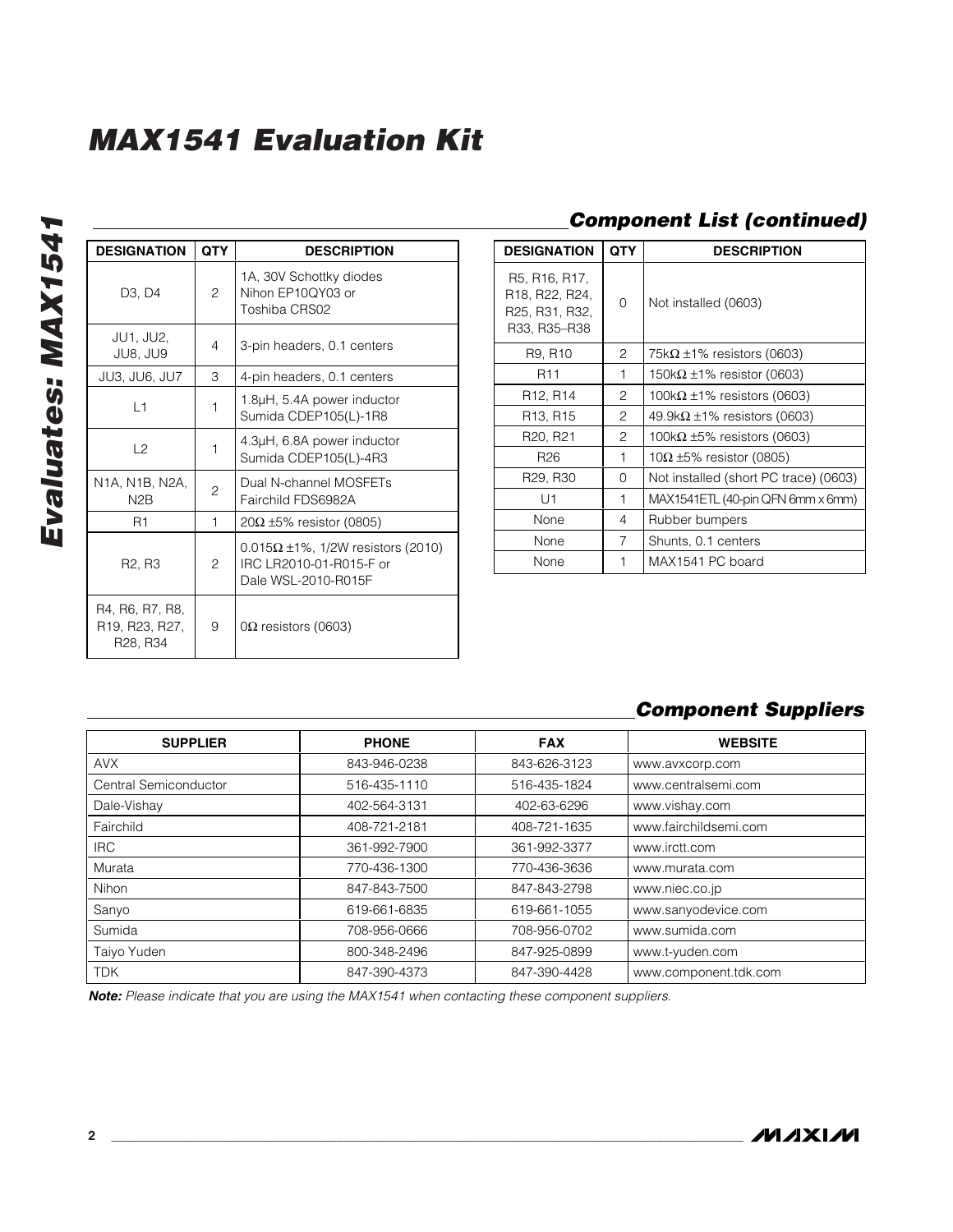### *Quick Start*

#### *Equipment Needed*

- 7V to 24V power supply, battery, or notebook AC adapter
- Dummy loads capable of sinking 4A
- Digital multimeters (DMMs)
- 100MHz dual-trace oscilloscope
- 1) Ensure that the circuit is connected correctly to the supplies and dummy load prior to applying any power.
- 2) Verify that the shunts are across:
	- a) JU1 pins 1 and 2 (ON1 high), JU2 pins 1 and 2 (ON2 high).
	- b) JU3 pins 1 and 2 (SKIP/high, forced PWM), JU6 pins 1 and 2 (OVP/UVP enabled).
	- c) JU7 pins 1 and 3 (TON = REF, 450 $k$ Hz switching frequency), JU8 pins 1 and 2 (GATE low,  $V_{\text{OUT1}} =$ 1.5V).
	- d) JU9 pins 1 and 2 (linear regulator enabled)
- 3) Turn on VIN, input/battery power supply.
- 4) Verify that the output voltages are  $V_{\text{OUT1}} = 1.5V$ ,  $V_{\text{OUT2}} = 2.5V$ , and  $V_{\text{LDOOUT}} = 5V$ .

#### *Detailed Description*

#### *Jumper Settings* **Table 1. Jumper JU1 Functions (Output Voltage OUT1 Control)**

| JU1               | <b>ON1 PIN</b>                                                          | OUT1                                                               |
|-------------------|-------------------------------------------------------------------------|--------------------------------------------------------------------|
| $1 & 2$ (default) | Connected to V <sub>CC</sub> .                                          | OUT1 enabled,<br>$V_{\text{OUT1}} = 1.5V$ .                        |
| 2 & 3             | Connected to GND.                                                       | OUT1 shutdown<br>mode.                                             |
| Not installed     | ON1 must be driven<br>by an external signal<br>connected to ON1<br>pad. | OUT1 operation<br>depends on the<br>external ON1 signal<br>levels. |

#### **Table 2. Jumper JU2 Functions (Output Voltage OUT2 Control)**

| JU2               | <b>ON2 PIN</b>                                                          | OUT <sub>2</sub>                                                   |
|-------------------|-------------------------------------------------------------------------|--------------------------------------------------------------------|
| $1 & 2$ (default) | Connected to V <sub>CC</sub> .                                          | OUT2 enabled,<br>$V_{\text{OUT2}} = 2.5V$                          |
| 283               | Connected to GND.                                                       | OUT2 shutdown<br>mode.                                             |
| Not installed     | ON2 must be driven<br>by an external signal<br>connected to ON1<br>pad. | OUT2 operation<br>depends on the<br>external ON2 signal<br>levels. |

#### **Table 3. Jumper JU3 Functions (Low-Noise Mode)**

| JU3               | <b>SKIP PIN</b>                | <b>OPERATIONAL</b><br><b>MODE</b>                                      |
|-------------------|--------------------------------|------------------------------------------------------------------------|
| $1 & 2$ (default) | Connected to V <sub>CC</sub> . | Low-noise mode,<br>OUT1 and OUT2 are<br>in forced-PWM mode.            |
| 1 & 3             | Connected to REF.              | OUT1 is in pulse-<br>skipping mode;<br>OUT2 is in forced-<br>PWM mode. |
| 1 & 4             | Connected to GND.              | OUT1 and OUT2 are<br>in pulse-skipping<br>mode.                        |
| Not installed     | Open.                          | OUT1 is in forced-<br>PWM mode; OUT2<br>is in pulse-skipping<br>mode.  |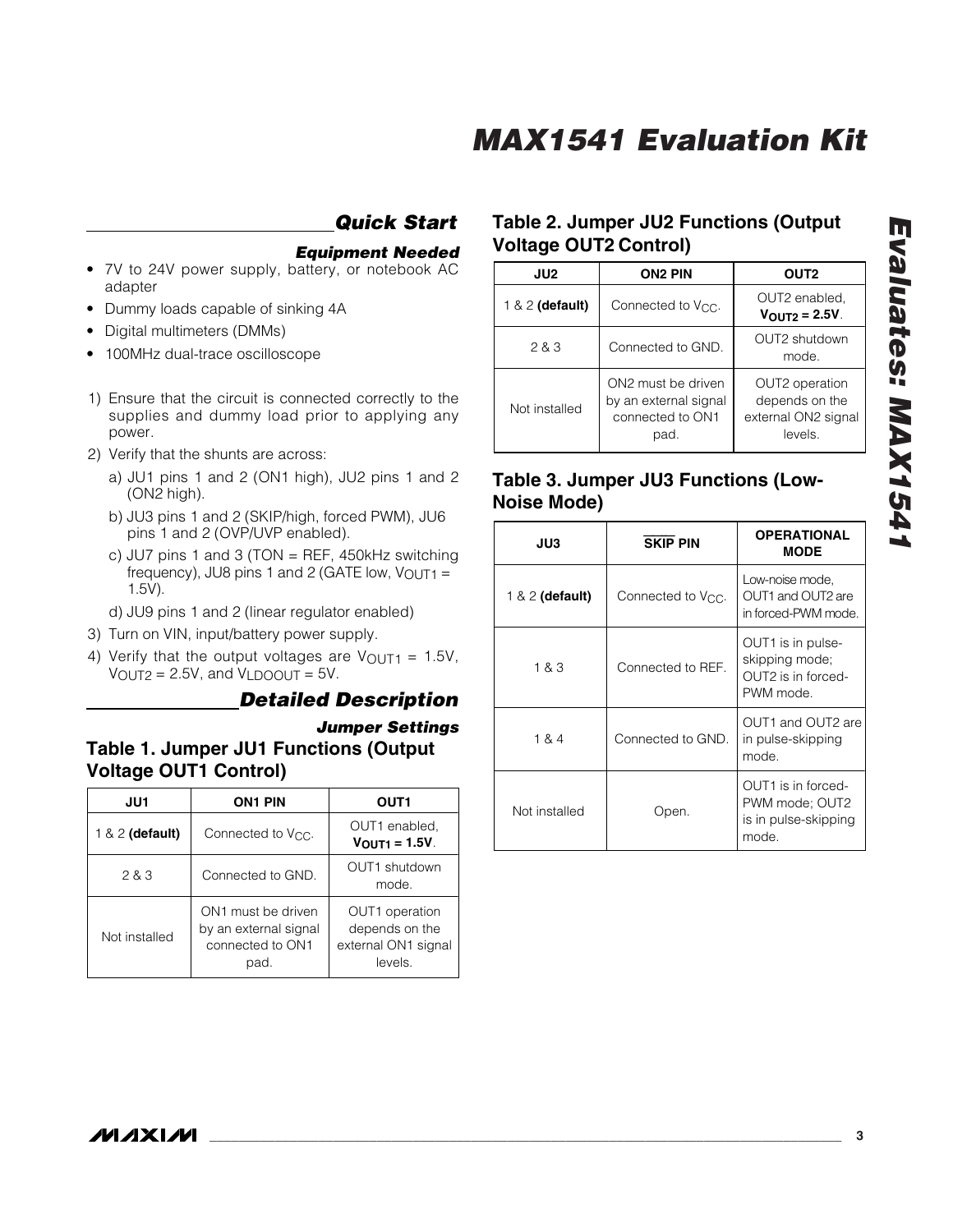## **Evaluate 4. Jumper JU6 Functions**<br> **Evaluate 18.2**<br> **Evaluates: The MAX1541** detects and latches the divideo Table 5. Jumper JU7 Functions<br> **Evaluate 18.4**<br> **Evaluate 18.4**<br> **Evaluates:** The MAX1541 detects and latches th **JU6 OVP/UVP PIN UVP OVP/DISCHARGE MODE** 1 & 2 1 & 2 Connected to V<sub>CC</sub>. UVP is enabled; UVP<br> **(default)** Connected to V<sub>CC</sub>. Inteshold is 70% of nominal. OVP and discharge mode are enabled; OVP threshold is 116% of nominal. 1 & 3 Connected to REF. UVP is enabled. OVP and discharge mode are disabled. 1 & 4 Connected to GND. UVP is disabled. OVP and discharge mode are disabled. Not installed Floating. Floating. UVP is disabled. OVP and discharge mode are enabled.

#### **Table 4. Jumper JU6 Functions (Overvoltage/Undervoltage Protection Selection)**

*Note: The MAX1541 detects and latches the discharge-mode state set by OVP/UVP on startup.*

# **(Switching-Frequency Selection)**

| JU7                | TON PIN                        | <b>FREQUENCY</b><br>(OUT1/OUT2) (kHz) |
|--------------------|--------------------------------|---------------------------------------|
| 1 & 2              | Connected to V <sub>CC</sub> . | 235/170                               |
| 1 & 3<br>(default) | Connected to REF.              | 485/355<br>(as shipped)               |
| 1 & 4              | Connected to GND.              | 620/460                               |
| Not<br>installed   | Floating.                      | 345/255                               |

*Note: Do not change the operating frequency without first recalculating component values because the frequency has a significant effect on preferred inductor value, peak current-limit level, MOSFET heating, PFM/PWM switchover point, output noise, efficiency, and other critical parameters.*

#### **Table 6. Jumper JU8 Functions (GATE)**

| JU8               | GATE PIN                                                                  | OUT1                                                                                                                     |
|-------------------|---------------------------------------------------------------------------|--------------------------------------------------------------------------------------------------------------------------|
| $1 & 2$ (default) | Connected to GND.                                                         | A logic low on GATE<br>turns off the internal<br>MOSFET so that OD<br>appears as high<br>impedance, $V_{OUT1} =$<br>1.5V |
| 2 & 3             | Connected to V <sub>CC</sub> .                                            | A logic high on GATE<br>turns on the internal<br>MOSFET, pulling OD to<br>ground, $V_{\text{OUT1}} = 1.0V$ .             |
| Not installed     | GATE must be driven<br>by an external signal<br>connected to GATE<br>pad. | OUT1 voltage<br>depends on the<br>external GATE signal<br>levels.                                                        |

#### **Table 7. Jumper JU9 Functions (Linear Regulator LDOOUT Control)**

| JU9             | <b>LDOON PIN</b>                                  | <b>LDOOUT</b>                                                   |
|-----------------|---------------------------------------------------|-----------------------------------------------------------------|
| 1 & 2 (default) | Connected to LDOIN<br>through JU5.                | LDOOUT enabled,<br>$V_{LDOOUT} = 5V$ .                          |
| 2 & 3           | Connected to GND.                                 | Shutdown mode.                                                  |
| Not installed   | LDOON connected to<br>voltage-divider<br>R24/R25. | R24 and R25 set the<br>LDOIN undervoltage<br>lockout threshold. |

#### *Evaluating Other Dynamic Output Voltages (OUT1)*

The EV kit output is preset to 1.0V/1.5V (OUT1), 2.5V (OUT2), and 5V (LDOOUT). However, OUT1 can also be adjusted between  $0.7V$  and  $2V$  (FB1 = OUT1) by selecting R9, R10, and R11 values. The MAX1541 regulates FB1 to the voltage set at REFIN1. By changing the voltage at REFIN1, the MAX1541 can be used in applications that require dynamic output-voltage changes between two set points. Using the GATE signal and open-drain output (OD), a resistor can be switched in and out of the REFIN1 resistor-divider, changing the voltage at REFIN1. A logic high on GATE turns on the internal N-channel MOSFET, forcing OD to a lowimpedance state. A logic low on GATE disables the Nchannel MOSFET, so OD is high impedance. The two output voltages (FB1 =  $OUT1$ ) are determined by the following equations:

 $V_{OUT1(LOW)} = V_{REF}(R10 / (R9 + R10))$ 

 $V$ OUT1(HIGH) =  $V$ REF(R10 + R11) / (R9 + R10 + R11)

where  $V<sub>REF</sub> = 2.0V$ .

Refer to the MAX1540/MAX1541 data sheet for selection of output capacitor and inductor values for output voltages greater than 2V.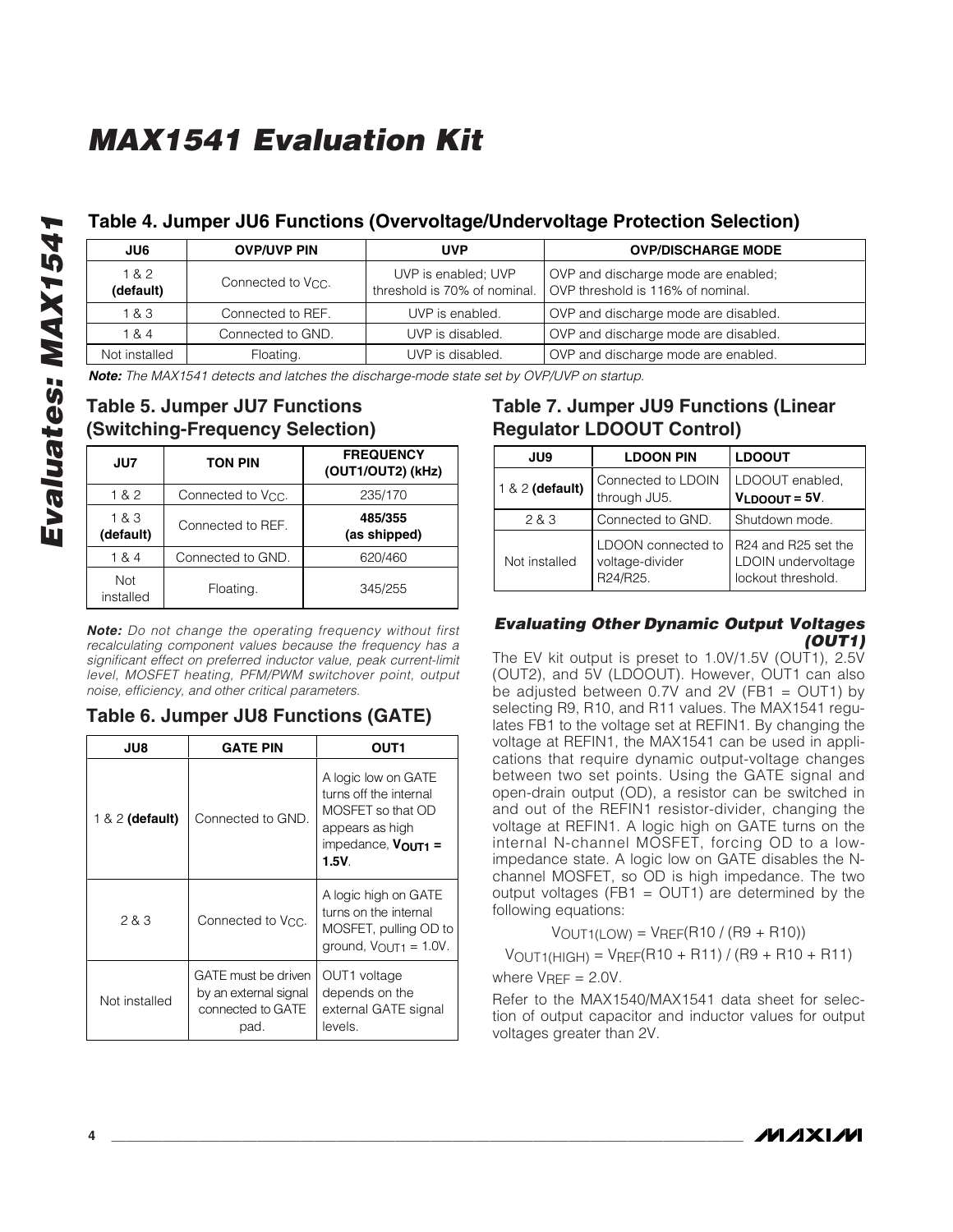#### *Evaluating Other Fixed-Output Voltages (OUT2)*

The MAX1541 provides a fixed 2.5V output (OUT2) when FB2 is connected to GND (R18 = open, R19 =  $0$ , R38 = open) or fixed 1.8V output when FB2 is connected to  $V_{CC}$  (R18 = open, R19 = open, R38 = 0).

OUT2 can also be adjusted from 0.7V to 5.5V by using a resistive voltage-divider formed by R18 and R19 (R38  $=$  open). The MAX1541 regulates FB2 to a fixed reference voltage (0.7V).

The adjusted output voltage is:

$$
V_{OUT2} = V_{FB2}(1 + R18 / R19)
$$

where  $V_{\text{FR2}} = 0.7V$ .

Refer to the MAX1540/MAX1541 data sheet for selection of output capacitor and inductor values for different output voltages.

#### *Evaluating Other Linear-Regulator Output Voltages (LDOOUT)*

The MAX1541 provides a fixed 5V linear-regulator output (LDOOUT) when LDOON is connected to VIN. However, the linear output voltage can be adjusted between 1.25V and 24V by selecting R22 and R23 values.

The adjusted linear output voltage is:

 $VLDOOUT = VFBLDO(1 + R22 / R23)$ 

where  $V_{\text{FBI DO}} = 1.25V$ .

**Note:** When LDOOUT is set to a voltage other than +5V, cut the trace short across JU4 and connect a separate 5V source to VBIAS.

**Note:** Make sure LDOOUT capacitors C14 and C15 have the correct voltage rating to match the LDOOUT voltage.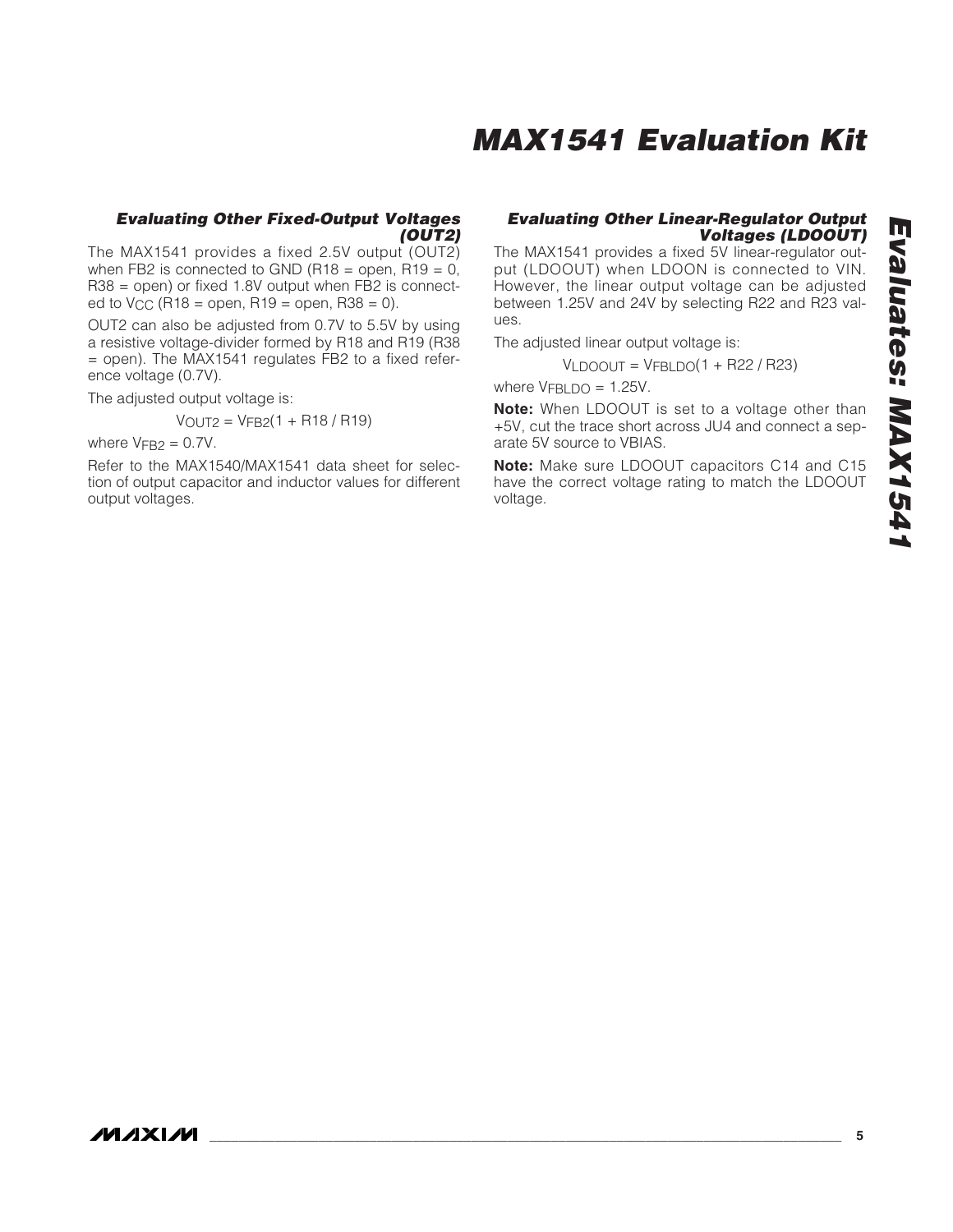

*Figure 1. MAX1541 EV Kit Schematic*

*Evaluates: MAX1541*

Evaluates: MAX1541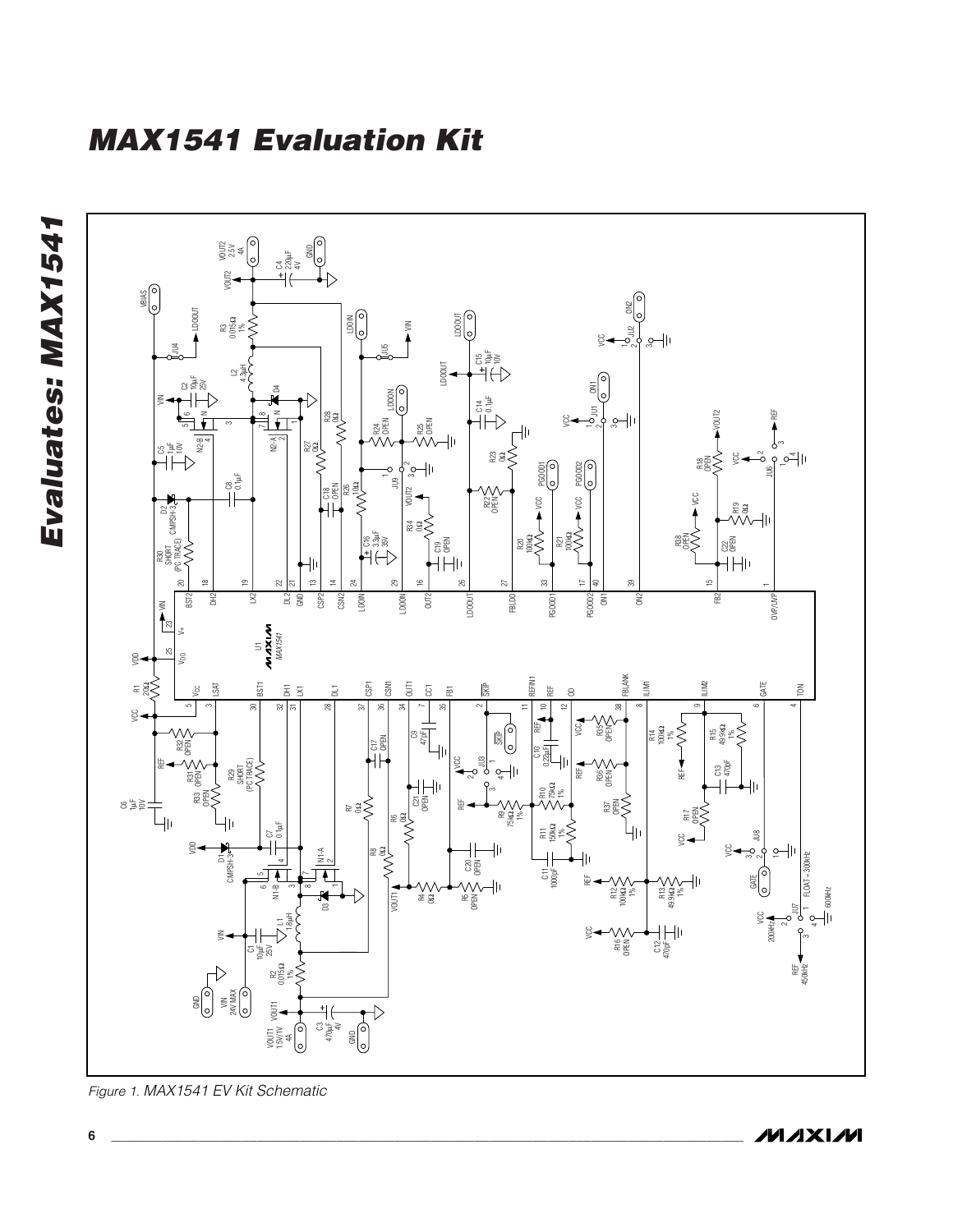



*Figure 2. MAX1541EV Kit Component Placement Guide—Top Silkscreen*



*Figure 4. MAX1541 EV Kit PC Board Layout—Component Side Figure 5. MAX1541 EV Kit PC Board Layout—Ground Layer 2*

**MAXIM** 



*Figure 3. MAX1541 EV Kit Component Placement Guide— Bottom Silkscreen*